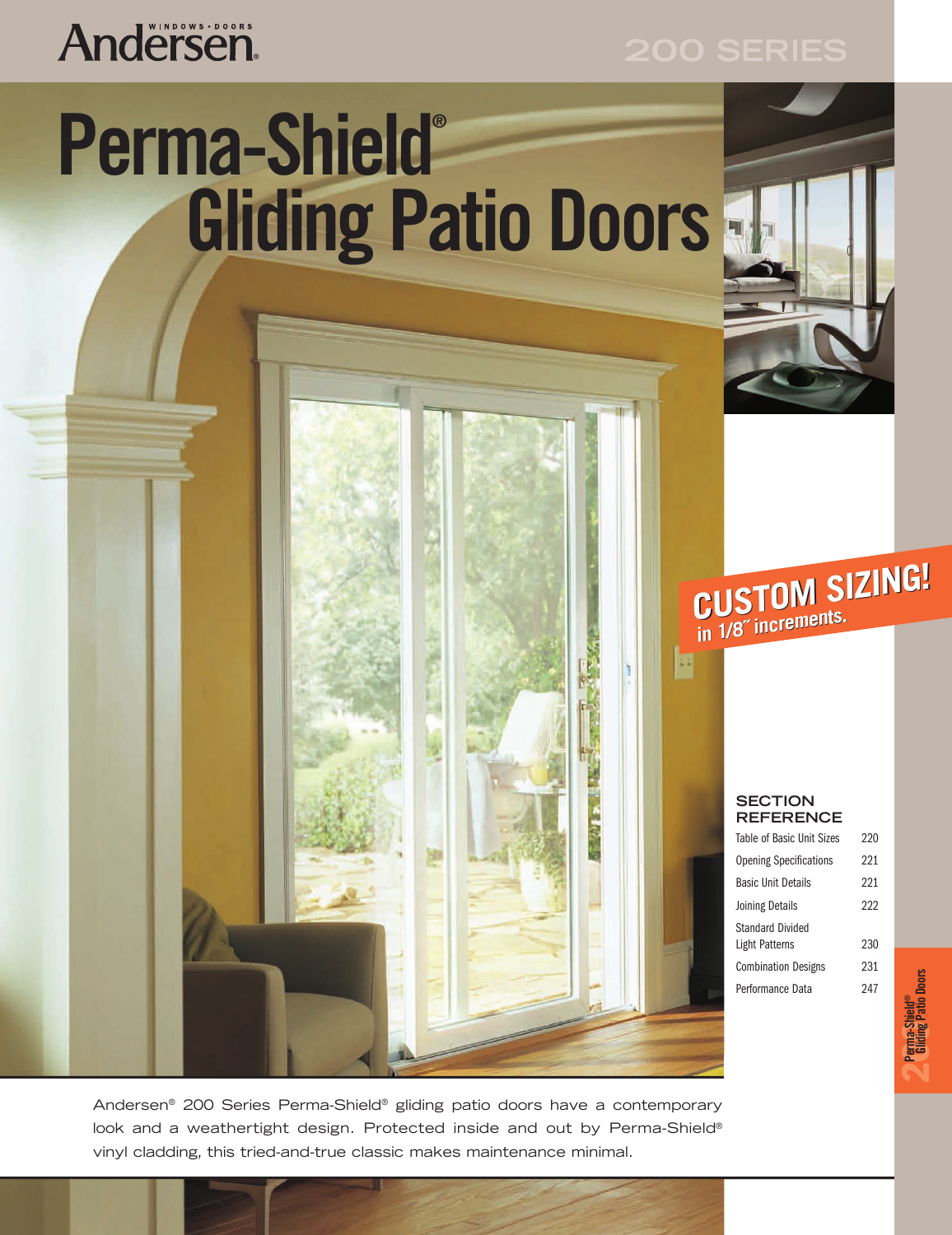## **Perma-Shield® Gliding Patio Doors**



### **FRAME**

 $\bullet$  The sill of the Andersen® Perma-Shield® gliding patio door has an anodized aluminum track with a stainless steel cap that resists stain, rust and denting.\*\* A thermal barrier reduces conductive heat loss and checks condensation on the inside.

**B** All basic exterior frame members are covered with a rigid vinyl (PVC) sheath, which maintains an attractive appearance while minimizing maintenance. Andersen Perma-Shield gliding patio doors are available in three neutral color options. Specify White, Sandtone or Terratone® color.



**Flexible Seal** A patented full-length combination weatherstrip/ interlock system provides a flexible seal at the meeting stile.

Wood frame members are **C** treated with a water-repellent preservative for long-lasting\*\* protection and performance.

Gliding patio doors are shipped unassembled and require jobsite assembly.

**D** A flexible PVC weatherstrip on the head and side jambs provides a positive seal between the frame and panels.

#### **PANEL**

All panel surfaces **E** are covered with a rigid vinyl (PVC) sheath which maintains an attractive appearance while minimizing maintenance. Available in White, Sandtone or Terratone® color.



**Reachout Locking Hardware** The unique Andersen reachout locking system pulls the door panel snugly into the jamb for weathertightness and enhanced security.



**P** Laminated veneer lumber panels provide excellent structural stability and energy efficiency.

Dual rollers on door panels provide smooth gliding operation with self-contained leveling adjusters.

#### **GLASS**

A rigid vinyl or CPVC **G** glazing bead features a flexible lip which provides superior weathertightness and long-term durability.

 $\mathbf{\mathbb{D}}$  Andersen dual-pane insulating tempered, Low-E tempered or Low-E Sun tempered glass helps keep the home cool in summer, warm in winter. (Glass option must be specified.)

## **Options**

**COLOR**



Specify a unit color option to complete your order: White, Sandtone or Terratone® color.

#### **HARDWARE\***

#### **Expanded Offering**

Andersen gliding patio doors are available with hardware from the Metro<sup>™</sup>, Estate™ and Andiron® hardware collections in a variety of styles and finishes. Mix-and-match style and finish options are available to get just the right look inside and out. See pages 4-5 for complete descriptions.

\*\* For complete information on our limited warranties, visit andersenwindows.com or contact your Andersen supplier.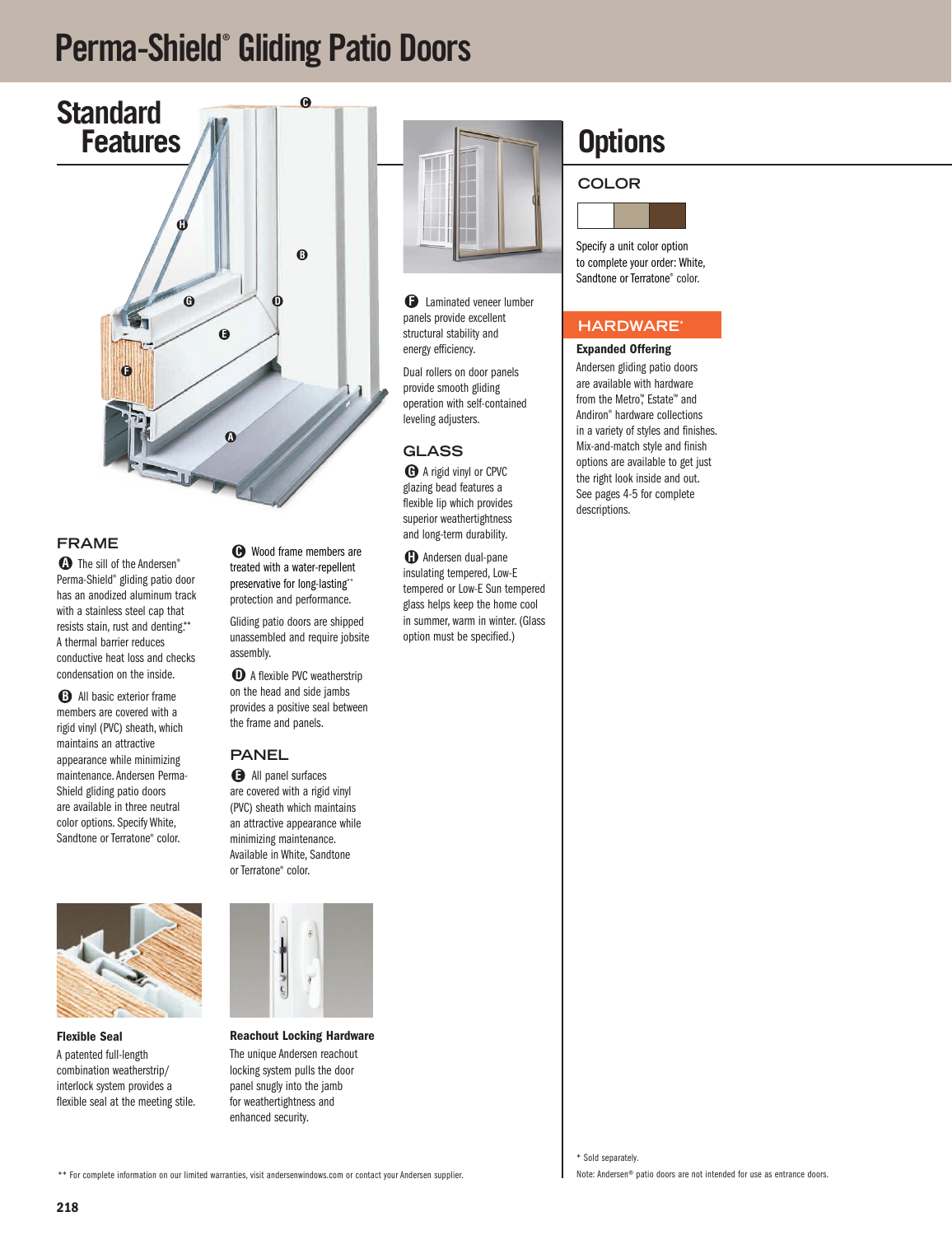# **Andersen**

## **Accessories**

**Extension Jambs\***

Standard jamb depth is 4-9/16" (116). Clear pine, oak or maple veneer or white interior extension jambs are available for the following wall thicknesses:

- **5-1/4" (133)**
- **6-9/16" (167)**  • **7-1/8" (181)**
- 



**Threshold\*** An oak or maple threshold is available for finishing the interior of the sill.



Provides smooth transition from interior to exterior. Can be used with retractable insect screen but not gliding insect screen. Shown here with Frenchwood® patio door. (Specifier must check with local and federal officials to determine if product meets accessibility codes.)



#### **Sill Support\***

An aluminum sill support is designed to lock into a channel under the sill and tie back into the wall.This will offer support to the outermost sill section when needed. Available in neutral gray finish.

#### **Exterior Keyed Lock\***

A six-pin key cylinder lock is available for all patio doors in finishes that coordinate with hardware. This lock allows the patio door to be locked and unlocked from the exterior.



**Auxiliary Foot Lock\*** This gliding door panel auxiliary foot lock provides an extra measure of security when the door is in a locked position. Available in finishes that coordinate with hardware. **Ramped Sill Insert\***

### **FRAME HARDWARE INSECT SCREENS**



#### **Perma-Clean® Gliding Insect Screen\***

Perma-Clean® gliding insect screens are available for twopanel doors in White, Sandtone or Terratone® color baked-on enamel finish. Patented square corner joint construction adds considerable strength to the frame members, and the long-lasting\*\* glass fiber insect screen cloth has a charcoal finish. Delrin® injection molded bottom rollers with self-contained leveling adjusters provide smooth operation. Interior and exterior pulls are provided.

#### **SIDELIGHTS**

Stationary units can be selected for use as sidelights. See page 220 for size options.



#### **Perma-Clean® Retractable Insect Screen**\*

The retractable insect screen is installed on the exterior of the door and opens side-to-side across the width of the opening. When the insect screen is not in use, it neatly retracts into a small canister mounted on the exterior of the door. The retractable insect screen canister is available for two-panel patio doors in White, Sandtone and Terratone® colors. Please note, retractable screen track reduces clear opening height by 1".

#### **CAUTION:**

- Painting and staining may cause damage to rigid vinyl.
- Products in Sandtone or Terratone® color may be painted any color lighter than Terratone using quality oil-base or latex paint. Submit color samples to Andersen for approval when painting White. Submit color samples to Andersen for approval when painting Sandtone or Terratone any color darker than Terratone.
- Creosote-based stains should not come in contact with Andersen products.
- Do not paint weatherstripping.
- Abrasive cleaners or solutions containing corrosive solvents should not be used on Andersen products.
- For vinyl painting instructions and preparation, contact your Andersen supplier.
- Andersen does not warrant the adhesion of paint to vinyl.

## **For More Information**

See pages 1-11 for more about: **Glass Options Grilles Hardware Installation Accessories**

\* Sold separately.

\*\* For complete information on our limited warranties, visit

andersenwindows.com or contact your Andersen supplier.

"Delrin" is a registered trademark of E.I. duPont deNemours and Company.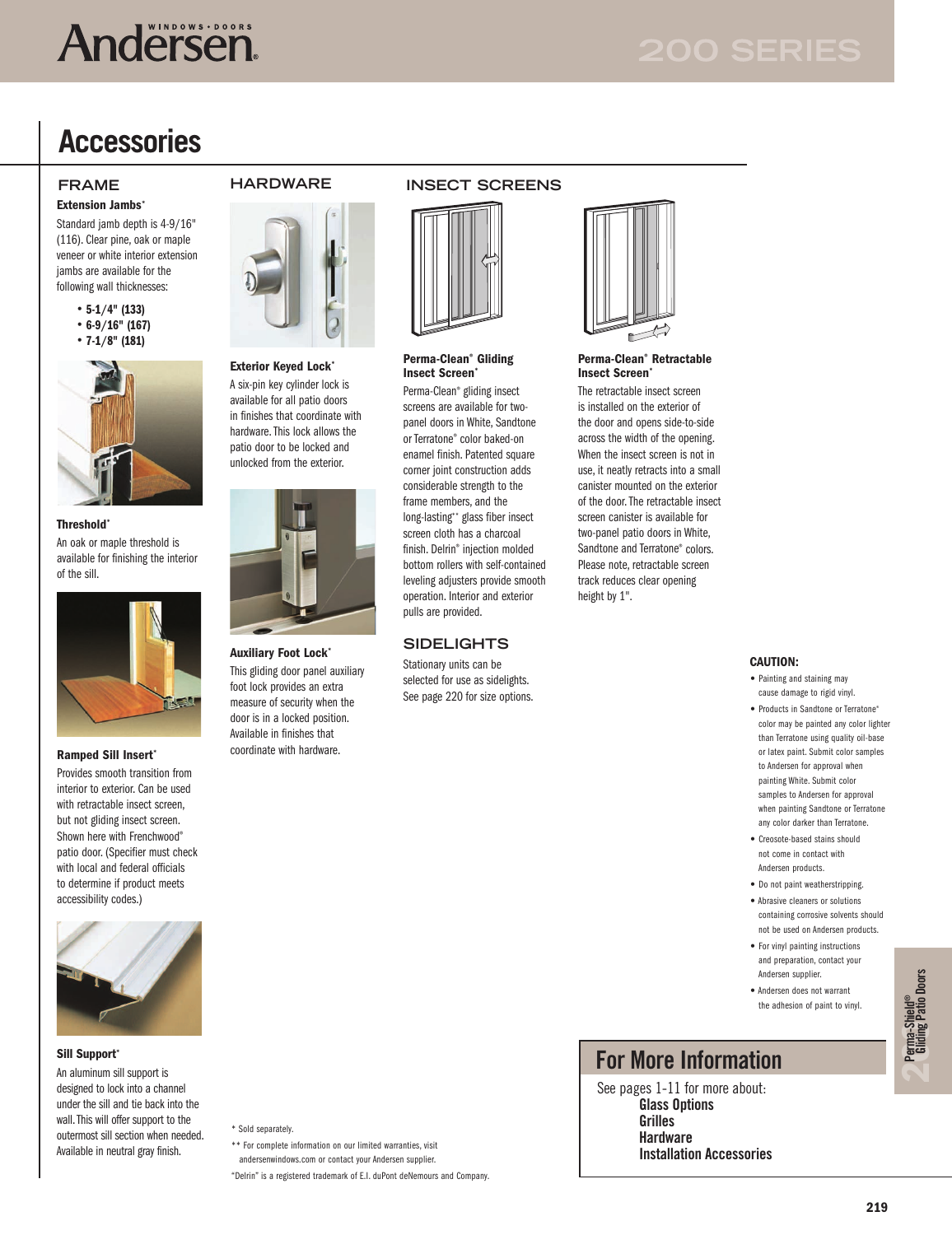# **Perma-Shield® Gliding Patio Doors**



These units are sized to replace problem doors. Rough opening height is 6' 8" on PS5068 and PS51168 sizes. Door operation may be specified as either left- or right-hand as viewed from the outside.

**•** Rough opening dimensions may need to be increased to allow for use of building wraps, flashings, sill panning, brackets, fasteners or other items. See page 12 for more details.

**•** "Unit Dimension" always refers to outside frame to frame dimension.

**•** Dimensions in parentheses are in millimeters.

- **•** "S" designates a stationary unit which can be used as an individual unit or a sidelight.
- **•** Combinations of door units joined together may require horizontal or vertical reinforcement. This reinforcement should be specified by a professional engineer.

**•** When ordering, be sure to specify color desired: White, Sandtone or Terratone®.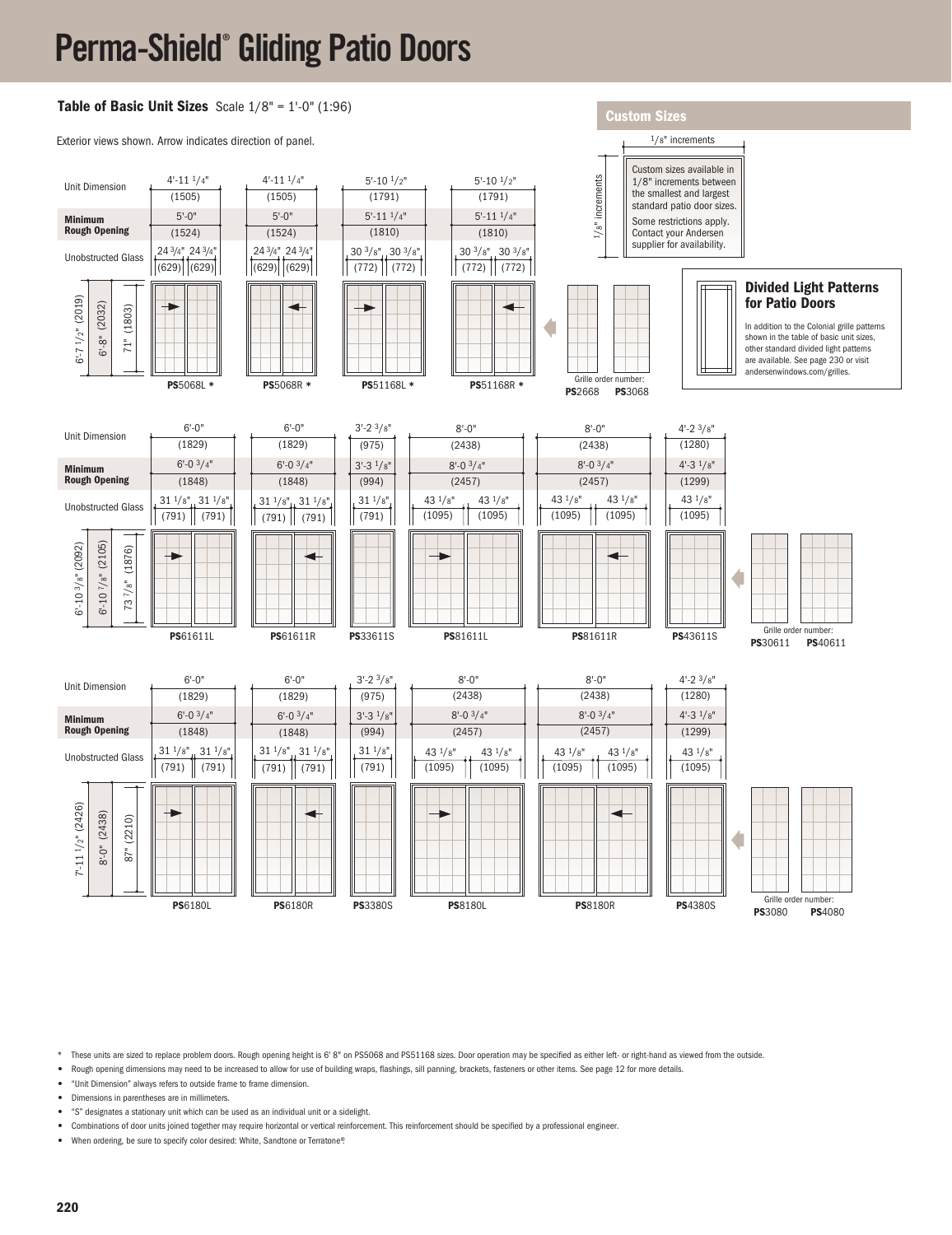# Andërsen.

### **Perma-Shield® Gliding Patio Door Opening Specifications**

| Unit<br>No.   | Sq. Ft.<br>(m <sup>2</sup> )<br>Clear<br>Opening | Max. Clear Opening In<br><b>Full Open Position</b><br>in inches (and mm)<br>Width<br>Height |                    | Sq. Ft.<br>(m <sup>2</sup> )<br>Glass | Sq. Ft.<br>(m <sup>2</sup> )<br>Vent | Sq. Ft.<br>(m <sup>2</sup> )<br>Overall<br>Unit Area |
|---------------|--------------------------------------------------|---------------------------------------------------------------------------------------------|--------------------|---------------------------------------|--------------------------------------|------------------------------------------------------|
| <b>PS5068</b> | 11.64                                            | $22^{1/s}$                                                                                  | $75 \frac{3}{4}$ " | 24.9                                  | 11.64                                | 32.71                                                |
|               | (1.081)                                          | (562)                                                                                       | (1924)             | (2.313)                               | (1.081)                              | (3.039)                                              |
| PS51168       | 14.6                                             | $27 \frac{3}{4}$ "                                                                          | $75 \frac{3}{4}$ " | 30.4                                  | 14.6                                 | 38.92                                                |
|               | (1.356)                                          | (705)                                                                                       | (1924)             | (2.824)                               | (1.356)                              | (3.616)                                              |
| PS61611       | 15.56                                            | $28^{1/2}$                                                                                  | $78\frac{5}{8}$ "  | 32.4                                  | 15.56                                | 41.19                                                |
|               | (1.446)                                          | (724)                                                                                       | (1997)             | (3.010)                               | (1.446)                              | (3.827)                                              |
| PS81611       | 22.11                                            | $40 \frac{1}{2}$ "                                                                          | 78 5/8"            | 44.2                                  | 22.11                                | 54.92                                                |
|               | (2.054)                                          | (1029)                                                                                      | (1997)             | (4.106)                               | (2.054)                              | (5.102)                                              |
| PS33611       |                                                  |                                                                                             |                    | 16.0                                  |                                      | 21.95                                                |
|               |                                                  |                                                                                             |                    | (1.486)                               |                                      | (2.039)                                              |
| PS43611       |                                                  |                                                                                             |                    | 22.1                                  |                                      | 28.82                                                |
|               |                                                  |                                                                                             |                    | (2.053)                               |                                      | (2.677)                                              |
| <b>PS6180</b> | 18.16                                            | $28 \frac{1}{2}$ "                                                                          | $91 \frac{3}{4}$   | 37.6                                  | 18.16                                | 47.75                                                |
|               | (1.687)                                          | (724)                                                                                       | (2330)             | (3.493)                               | (1.687)                              | (4.436)                                              |
| <b>PS8180</b> | 25.80                                            | 40 $\frac{1}{2}$ "                                                                          | $91 \frac{3}{4}$ " | 52.1                                  | 25.80                                | 63.67                                                |
|               | (2.397)                                          | (1029)                                                                                      | (2330)             | (4.840)                               | (2.397)                              | (5.915)                                              |





#### **Center Line Meeting Stile Dimensions**



\* 4-9/16" measurement is from backside of anchoring flange to edge of extension jamb.

**•** Rough opening dimensions may need to be increased to allow for use of building wraps, flashing, sill panning, brackets, fasteners or other items. See page 12 for details.

**•** Light colored areas are basic parts furnished by Andersen. Dark colored areas are recommended Andersen parts to complete unit assembly and must be specifically ordered.

**200Perma-Shield® Gliding Patio Doors** 

**Clear Opening Dimensions** Scale 1-1/2" = 1'-0" (1:8)